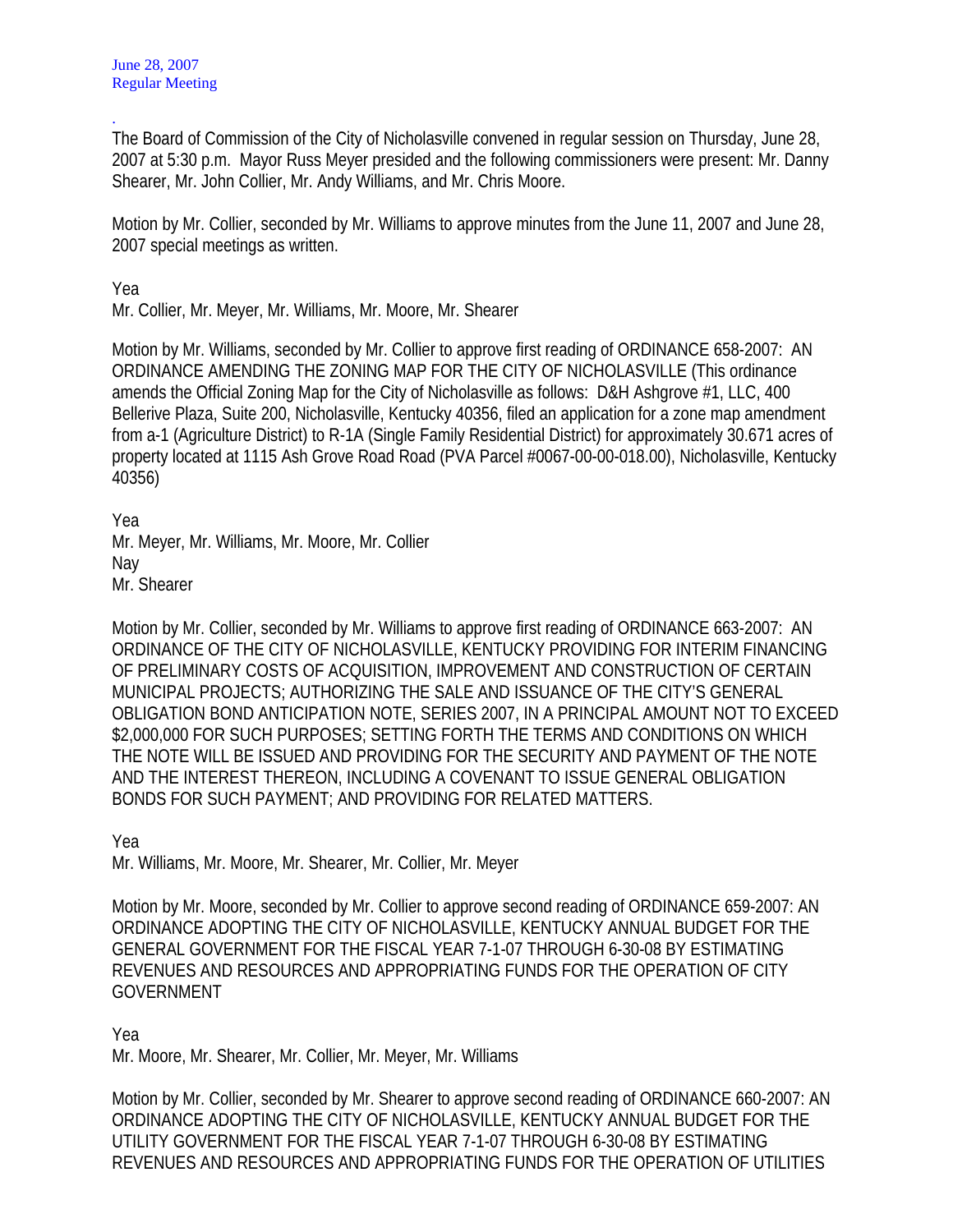.

## Yea Mr. Shearer, Mr. Collier, Mr. Meyer, Mr. Williams, Mr. Moore

Motion by Mr. Moore, seconded by Mr. Shearer to approve second reading of ORDINANCE 661-2007: AN ORDINANCE CREATING A NEW SECTION TO CHAPTER 5, ARTICLE II; RUNNING AT LARGE AND TRESPASSING, OF THE CITY OF NICHOLASVILLE CODE OF ORDINANCES (This Ordinance amends the Code of Ordinances for the City of Nicholasville Chapter 5, Animals, Article II, Running at Large and Trespassing, creating a new Section 5-30, which imposes Responsibility of Owners to Remove Animal Excreta From Waste Removal Areas.)

## Yea

Mr. Collier, Mr. Meyer, Mr. Williams, Mr. Moore, Mr. Shearer

Motion by Mr. Shearer, seconded by Mr. Moore to accept the bid from T. Howard Excavating for the construction of the skate park pad at Lake Mingo as recommended by the Nicholasville/Jessamine County Parks and Recreation Board.

Yea

Mr. Meyer, Mr. Williams, Mr. Moore, Mr. Shearer, Mr. Collier

Motion by Mr. Moore, seconded by Mr. Williams to accept the bid from M & M Sanitation for the total of \$17,856.70 annually.

Yea

Mr. Williams, Mr. Moore, Mr. Shearer, Mr. Collier, Mr. Meyer

Motion by Mr. Moore, seconded by Mr. Collier to accept the proposal from Cincinnati Time System for a time and attendance software at the rate of \$3.50 per employee per month.

Yea

Mr. Moore, Mr. Shearer, Mr. Collier, Mr. Meyer, Mr. Williams

Motion by Mr. Williams, seconded by Mr. Meyer to increase Mitch McCuddy, Electric Department pay to \$13.24 per hour effective July 11, 2007.

Yea

Mr. Shearer, Mr. Collier, Mr. Meyer, Mr. Williams, Mr. Moore

Motion by Mr. Moore, seconded by Mr. Shearer to designate a portion (approximately 250'x350') of property next to the electric department substation at Riney B Park for a Fire Department Training Facility.

Yea

Mr. Collier, Mr. Meyer, Mr. Williams, Mr. Moore, Mr. Shearer

Motion by Mr. Williams, seconded by Mr. Shearer to approve accounts payable as listed in the amount of \$948,356.47.